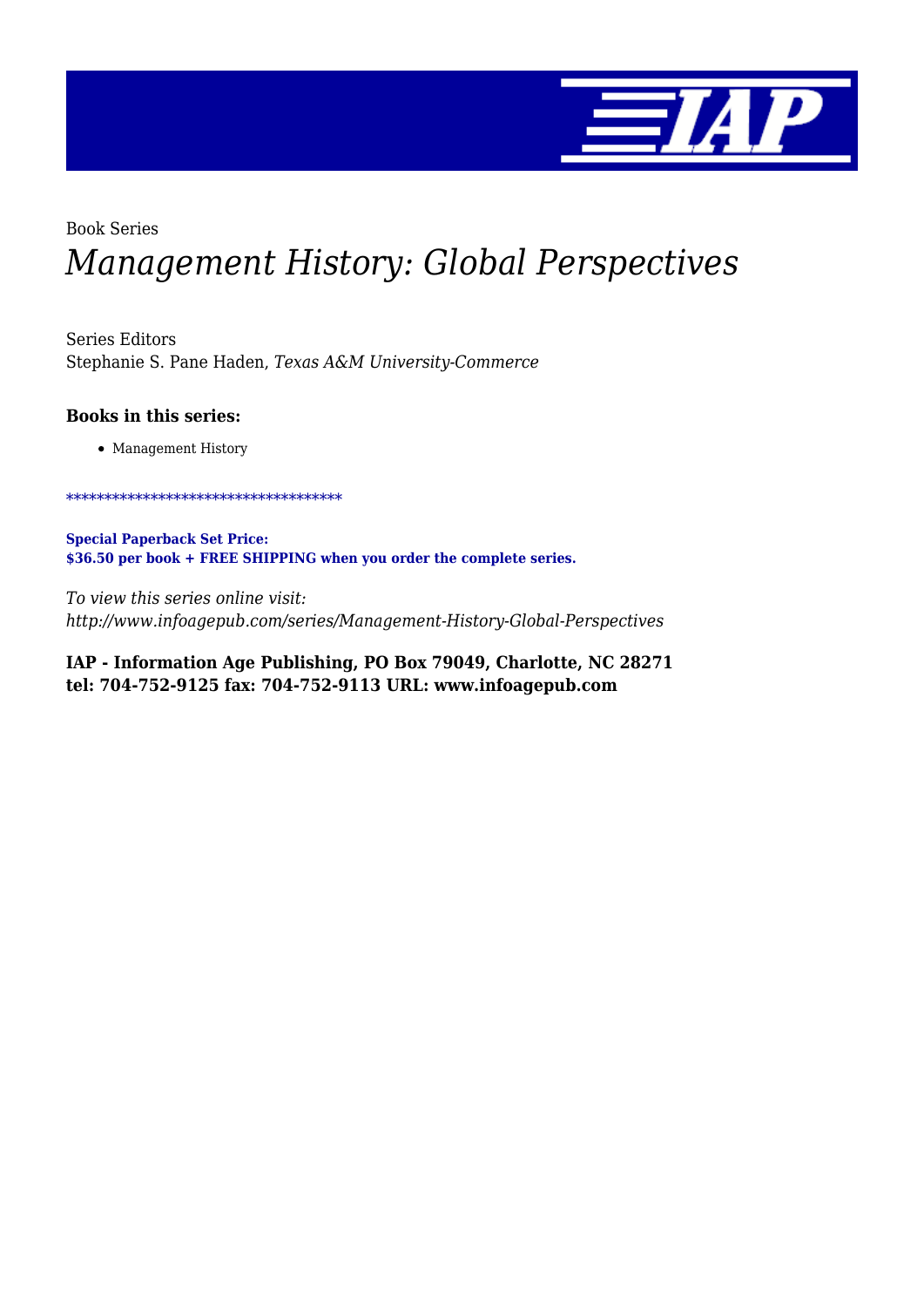

## Management History Its Global Past & Present

Bradley Bowden, Griffith University; David Lamond, Victoria University

2015. Paperback 9781681231853 \$45.99. Hardcover 9781681231860 \$85.99. eBook 9781681231877 \$65.

This book has two broad purposes. First, it seeks to determine whether or not there is a "universal" management model through an examination of circumstance in a number of different nations and industries. Second, it brings to a wider audience some of the leading research in the field of management history. In doing so, it highlights the importance of the Management History Division of the Academy of Management in fostering and disseminating new understandings of management and its development. The book indicates that, while there has been much variance in managerial practices across time and space, we can nevertheless speak of a "universal" managerial model.

Emerging in association with Britain's Industrial Revolution, the spread of competitive pressures progressively demanded that enterprises respond in broadly common ways if they were to survive. These broad commonalities can be seen in the diverse industries that this book considers – the beef industry of the Northern Plains of the United States in the nineteenth century, the trading activities of the Dutch East India Company, the United States and Australian railroads, and the manufacturing methods of the Ford Motor Company during the early twentieth century. In each of these circumstances, industries and firms had to constantly adapt to changes in both capital and consumer markets. This is evident even in the case of the Ford Motor Company which, as James Wilson's chapter indicates, was in its early days "flexible" rather than Fordist, constantly adjusting production and inventories in accordance with consumer demand. Such responses to global markets is also found in the realms of ideas and education, where the book's study of trends in business education highlights the growing dominance of commercial factors and of intellectual concepts stemming from the United States.

The power of management commonalities is also found in the book's study of Australia and the United States. In Australia, governments long sought to isolate the national economy from global trends so as to boost manufacturing and local employment. Ultimately, however, this proved unsuccessful as Australian production became increasingly uncompetitive. A severe process of economic readjustment, with often adverse social effects, is also found in the book's chapter on the United States, which highlights the major changes that have occurred since the 1960s. This book also considers how managerial organizations have been forced to adapt and the intellectual debates that have accompanied this. Finally, in Regina Greenwood's chapter, we have an account of the Management History Division of the Academy of Management, an organization which has provided the fulcrum for the generation and dissemination of management history for the last 3 decades.

**CONTENTS:** Introduction, *Bradley Bowden and David Lamond.* The Dutch East India Company: An Early Modern Optical Illusion, *Wim van Lent.* Blazing a Trail from Markets to Politics: Wyoming's 19th Century Cattle Kings, *Roland E. Kidwell.* Behemoths: A Comparative Analysis of United States and Australian Railroad Management, 1870–1901, *Bradley Bowden and Peta Stevenson‐Clarke.* Ford's Development and Use of the Assembly Line, 1908–1927, *James M. Wilson.* Peculiar Legacies: Geography, State Intervention, and the Shaping of Australian Business, *Bradley Bowden.* A Culture of Free Enterprise: Employer Management Policies in the United States Since 1970, *Jonathan Rees.* What Happens to the Professor? Business Schools, Corporatization, and Eroding Professionalism, *Kerttu Kettunen, Katariina Juusola, and Kimmo Alajoutsijärvi.* Management and Organizational History: Extending the State‐of‐the‐Art to Historicist Interpretivism, *Milorad M. Novicevic, Jason Owen, Jennifer Palar, Ifeoluwa Tobi Popooola, and David Marshall.* A First Look at the First 30 Years of the First Division: The Management History Division, *Regina Greenwood.*